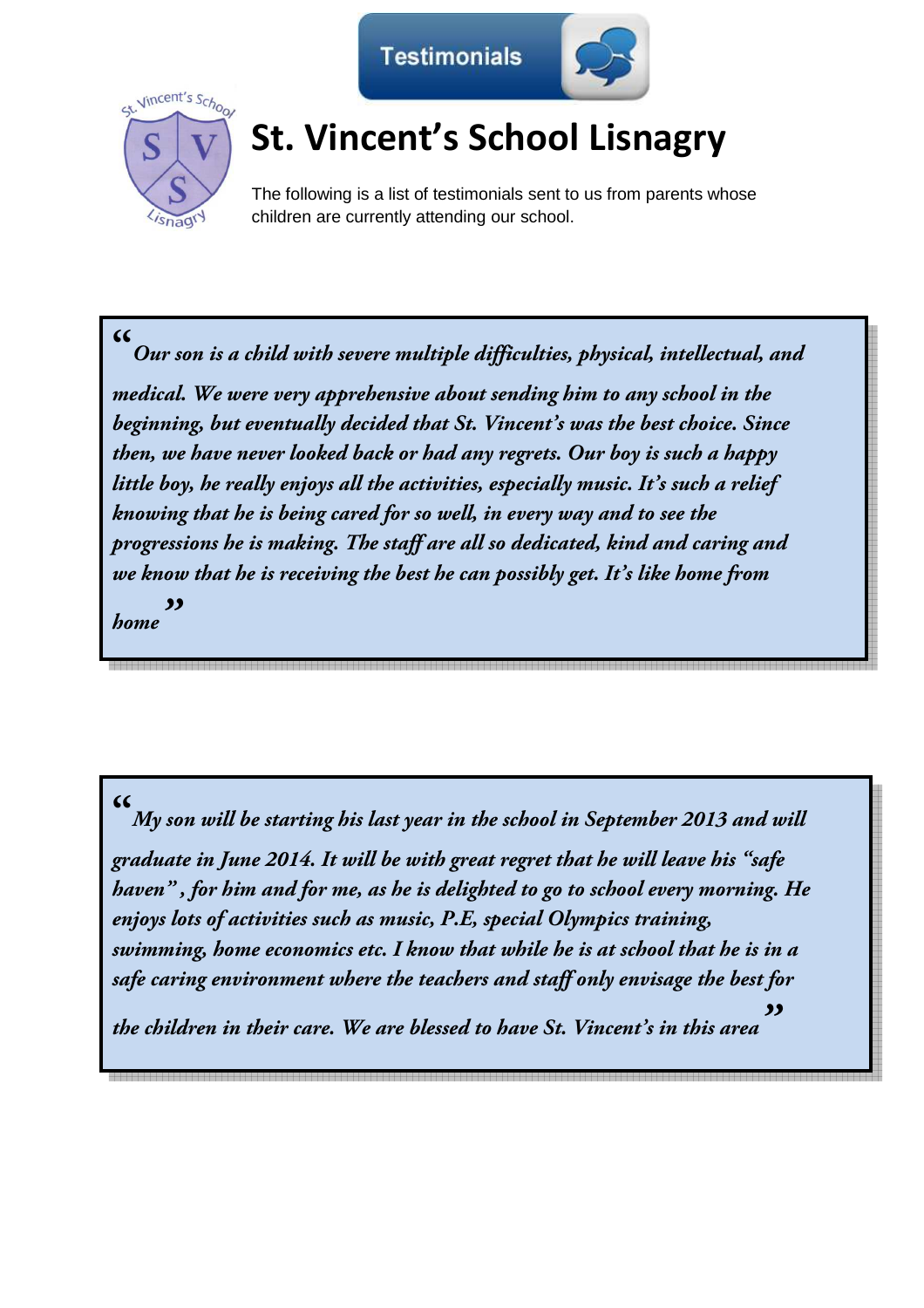*In a short few months we have gone from being anxious and worried about our child going to school to being happy and contented that the decision to go to St. Vincent's has been the correct one. We feel part of a team of people making the best decisions for our child and she is radiating such good vibes regarding school. She has gained a whole new set of friends, teachers and helpers and loves* 

*it."* 

**"**

**"**

*Our son started in St. Vincent's Lisnagry in January 2011 and he is getting on so well. He has improved in so many ways – his speech has come on in leaps and bounds, his writing skills are improving everyday even though he is a solitary child by nature, he still interacts very well with others in his class. We* 

*are so thrilled that he goes to St. Vincent's Lisnagry and so is he. "* 

*Our son started in St. Vincent's in September 2012 and he really enjoys it. He loves waiting for the bus in the mornings. His confidence has grown immensely and that makes us as parents alot happier. We also get alot of support from the school which is one of the nicest things. If our son is happy we* 

 $c$ *an't ask for much more* 

## **"**